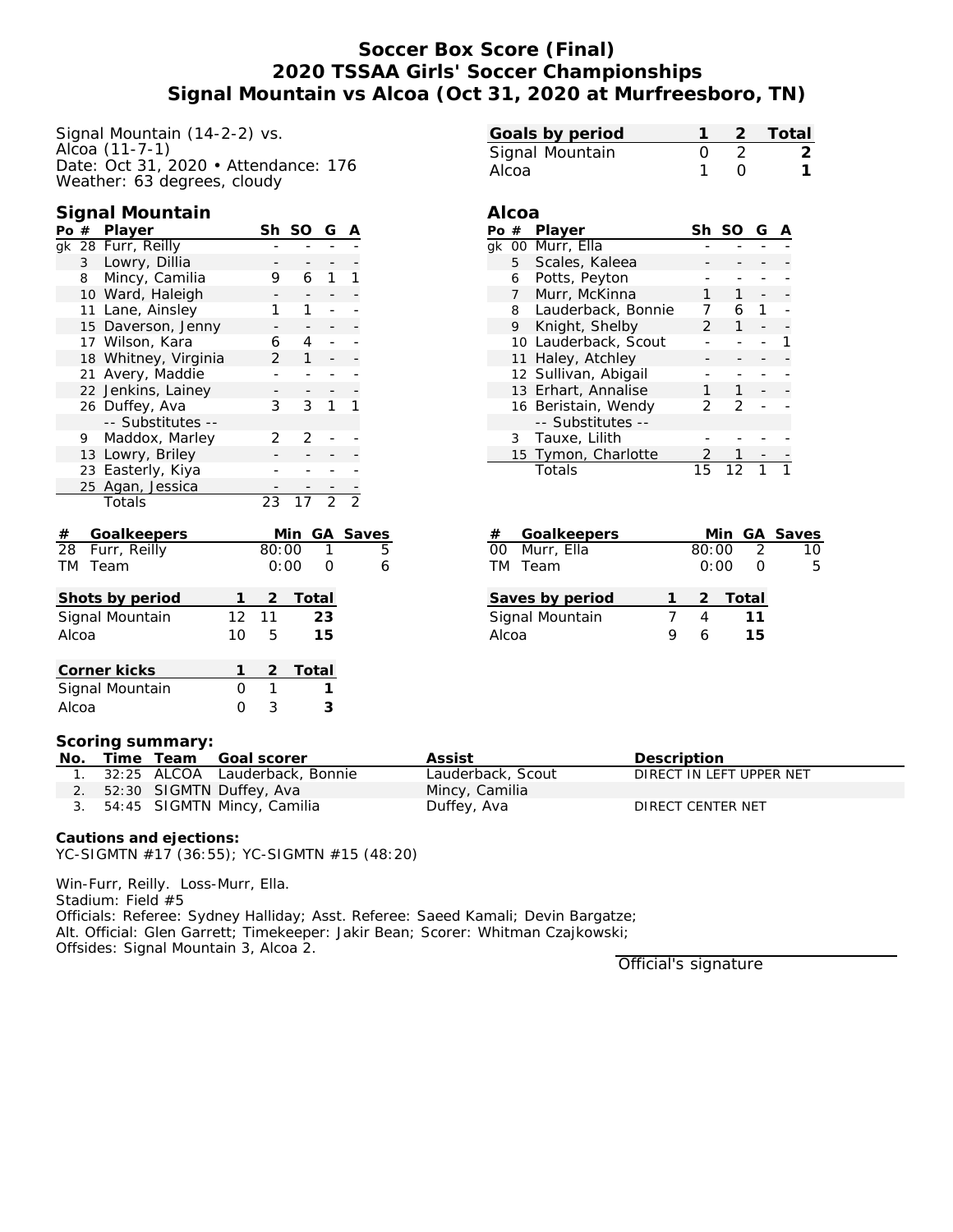## **Play-by-Play Summary (1st period) Signal Mountain vs Alcoa (Oct 31, 2020 at Murfreesboro, TN)**

**Signal Mountain Starters:**

- 21 Avery, Maddie
- 15 Daverson, Jenny
- 26 Duffey, Ava
- GK 28 Furr, Reilly
	- 22 Jenkins, Lainey
	- 11 Lane, Ainsley
	- 3 Lowry, Dillia
	- 8 Mincy, Camilia
	- 10 Ward, Haleigh
	- 18 Whitney, Virginia
	- 17 Wilson, Kara

### **Alcoa Starters:**

- 5 Scales, Kaleea
- 6 Potts, Peyton
- 7 Murr, McKinna
- 8 Lauderback, Bonnie
- 9 Knight, Shelby
- 10 Lauderback, Scout
- 11 Haley, Atchley
- 12 Sullivan, Abigail
- 13 Erhart, Annalise
- 16 Beristain, Wendy
- GK 00 Murr, Ella
- 00:00 Furr, Reilly at goalie for Signal Mountain.
- 00:00 Murr, Ella at goalie for Alcoa.
- 01:28 Foul on Signal Mountain.
- 01:57 Shot by SIGMTN Wilson, Kara, SAVE Murr, Ella {shot from top of box}.
- 03:56 Offside against Alcoa.
- 04:50 Shot by SIGMTN Duffey, Ava, SAVE Team { shot from close right wing }.
- 05:12 Offside against Signal Mountain.
- 06:01 Shot by ALCOA Beristain, Wendy, SAVE Furr, Reilly {shot from close left wing}.
- 06:29 Foul on Alcoa.
- 06:54 Shot by SIGMTN Mincy, Camilia WIDE LEFT {shot from close right wing}.
- 07:41 Foul on Signal Mountain.
- 08:54 Shot by SIGMTN Wilson, Kara WIDE.
- 11:15 Shot by SIGMTN Mincy, Camilia, SAVE Team {shot from far right wing}.
- 11:58 Shot by SIGMTN Whitney, Virginia HIGH {shot from top of box}.
- 12:59 Foul on Signal Mountain.
- 13:45 Shot by SIGMTN Wilson, Kara, SAVE Murr, Ella {shot from in the box}.
- 18:39 Shot by SIGMTN Mincy, Camilia, SAVE Team {shot from far left wing}.
- 18:51 Offside against Signal Mountain.
- 19:37 Foul on Signal Mountain.
- 20:11 Foul on Alcoa.
- 20:59 Shot by SIGMTN Mincy, Camilia, SAVE Team.
- 21:07 ALCOA substitution: Tymon, Charlotte for Scales, Kaleea.
- 25:22 Shot by ALCOA Tymon, Charlotte, SAVE Team {shot from far right wing}.
- 25:31 Shot by ALCOA Lauderback, Bonnie WIDE LEFT {shot from top of box}.
- 25:48 ALCOA substitution: Scales, Kaleea for Sullivan, Abigail.
- 27:34 Foul on Signal Mountain.
- 28:24 Shot by ALCOA Lauderback, Bonnie, SAVE Furr, Reilly {shot from far right wing}.
- 28:53 Foul on Signal Mountain.
- 29:46 Shot by SIGMTN Wilson, Kara, SAVE Murr, Ella.
- 30:45 Shot by SIGMTN Maddox, Marley, SAVE Murr, Ella {shot from in the box}.
- 31:20 Shot by ALCOA Knight, Shelby, SAVE Team.
- 31:25 Header Shot by ALCOA Lauderback, Bonnie, SAVE Team.
- 31:35 Offside against Alcoa.
- 32:25 GOAL by ALCOA Lauderback, Bonnie (FIRST GOAL) {shot from top of box}, Assist by Lauderback, Scout.

### **SIGNAL MOUNTAIN 0, ALCOA 1**

\*DIRECT IN LEFT UPPER NET

Foul on Alcoa.

34:09 Shot by SIGMTN Lane, Ainsley, SAVE Murr, Ella {shot from far right wing}.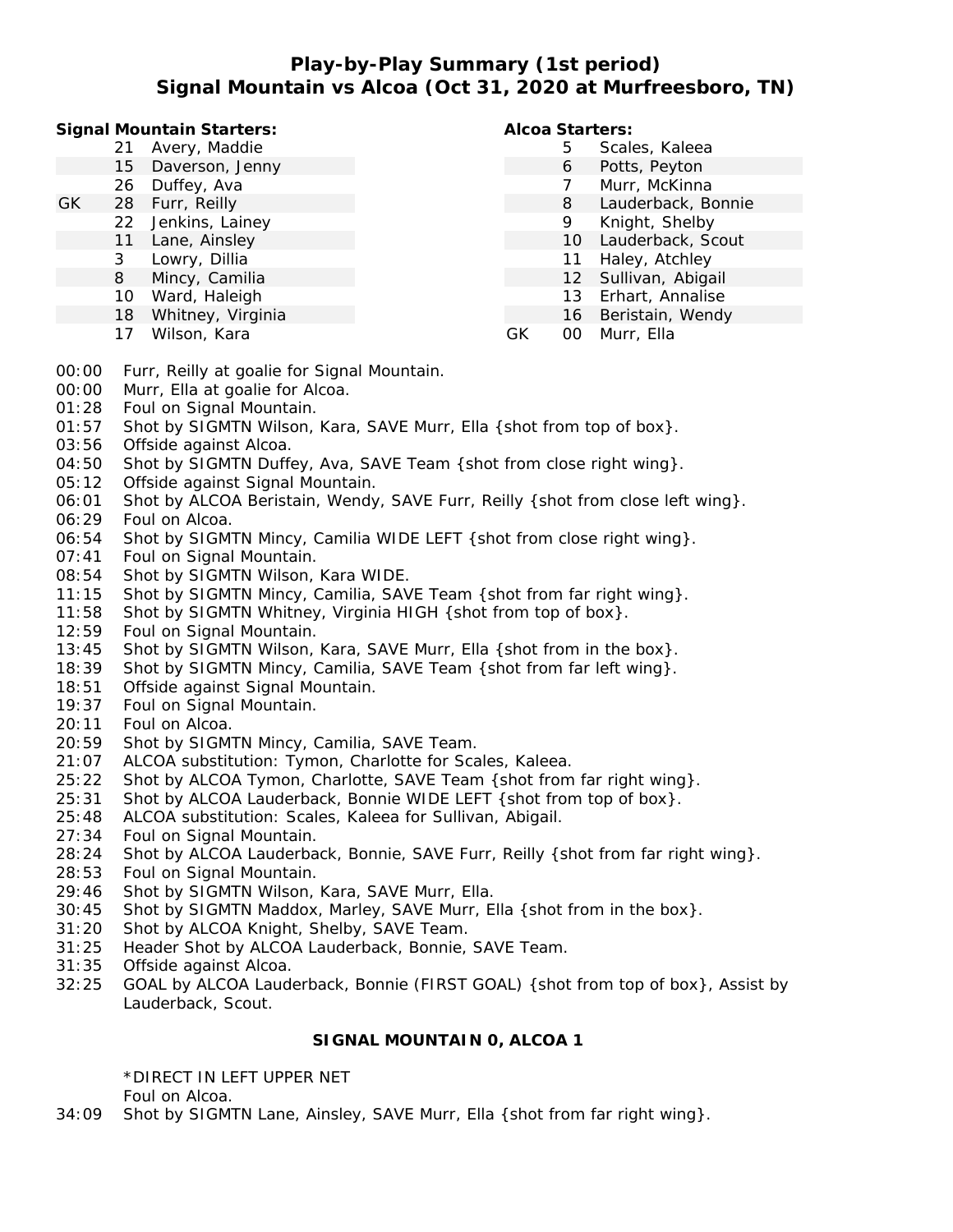## **Play-by-Play Summary (1st period) Signal Mountain vs Alcoa (Oct 31, 2020 at Murfreesboro, TN)**

- 34:16 SIGMTN substitution: Maddox, Marley for Lane, Ainsley. INJURY TIMEOUT
- 34:16 ALCOA substitution: Tauxe, Lilith for Tymon, Charlotte.
- 35:39 Shot by ALCOA Beristain, Wendy, SAVE Team {shot from top of box}. Foul on Signal Mountain.
- 36:55 Yellow card on SIGMTN Wilson, Kara.
- 36:55 SIGMTN substitution: Easterly, Kiya for Wilson, Kara. Foul on Signal Mountain.
- 38:01 Header Shot by ALCOA Knight, Shelby HIGH {shot from in the box}.
- 38:11 ALCOA substitution: Tymon, Charlotte for Tauxe, Lilith.
- 38:23 Shot by ALCOA Lauderback, Bonnie, SAVE Furr, Reilly {shot from close left wing}. Foul on Signal Mountain.
- 40:00 End of period [40:00].
- 40:00 For SIGMTN: #3 Lowry, Dillia, #10 Ward, Haleigh, #28 Furr, Reilly, #15 Daverson, Jenny, #8 Mincy, Camilia, #22 Jenkins, Lainey, #9 Maddox, Marley, #21 Avery, Maddie, #18 Whitney, Virginia, #11 Lane, Ainsley, #25 Agan, Jessica.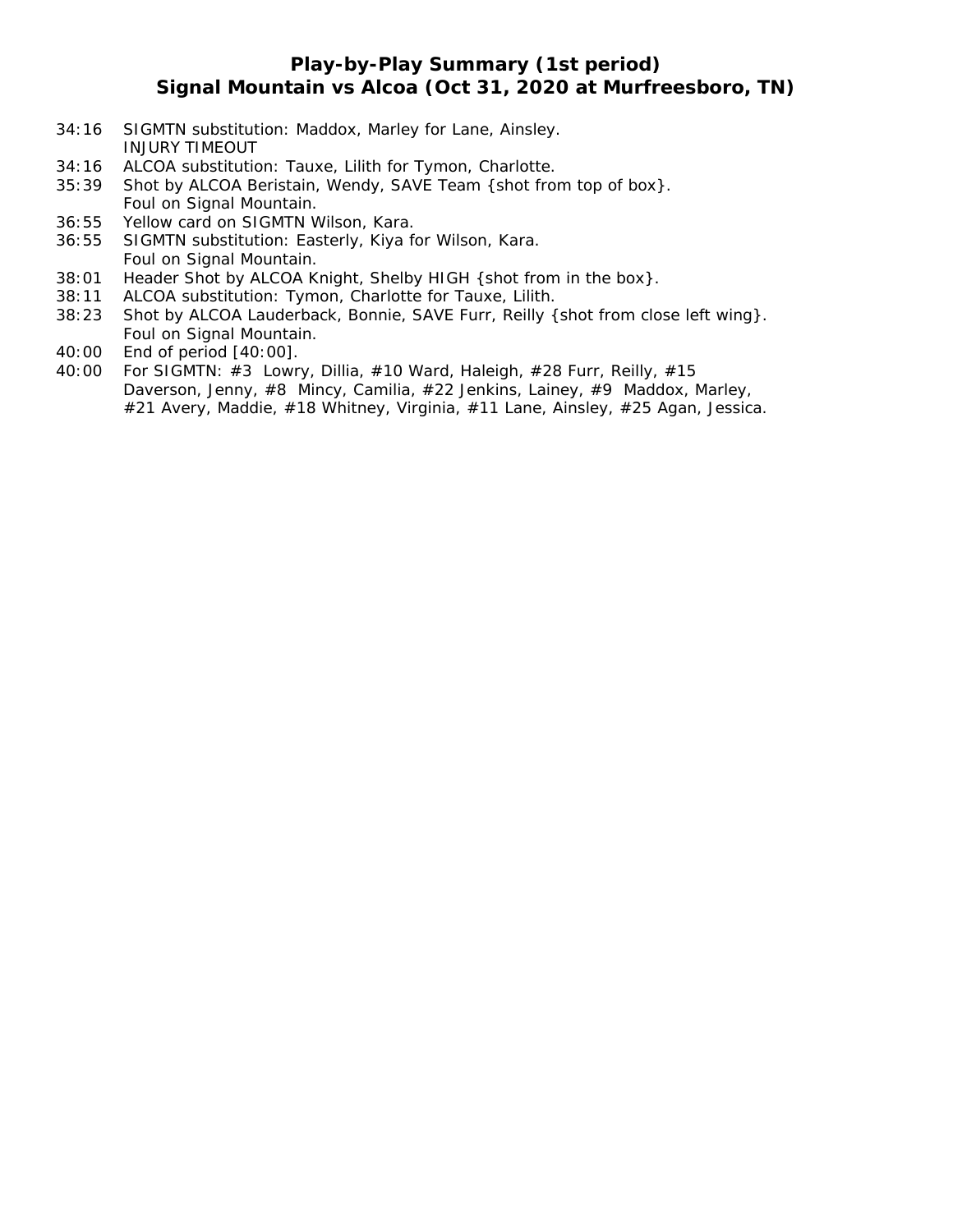## **Play-by-Play Summary (2nd period) Signal Mountain vs Alcoa (Oct 31, 2020 at Murfreesboro, TN)**

- 40:00 Start of 2nd period [40:00].
- 40:38 Shot by SIGMTN Mincy, Camilia HIT CROSSBAR {shot from top of box}.
- 41:18 Shot by SIGMTN Mincy, Camilia, SAVE Murr, Ella {shot from top of box}. Foul on Signal Mountain.
- 41:18 For ALCOA: #15 Tymon, Charlotte, #16 Beristain, Wendy, #10 Lauderback, Scout, #13 Erhart, Annalise, #9 Knight, Shelby, #6 Potts, Peyton, #8 Lauderback, Bonnie, #7 Murr, McKinna, #5 Scales, Kaleea, #11 Haley, Atchley, #00 Murr, Ella.
- 42:45 Shot by SIGMTN Mincy, Camilia, SAVE Murr, Ella {shot from top of box}.
- 43:52 Shot by SIGMTN Wilson, Kara, SAVE Murr, Ella {shot from top of box}. Foul on Signal Mountain.
- 46:14 Shot by ALCOA Tymon, Charlotte HIGH {shot from top of box}. Foul on Signal Mountain.
- 48:20 Yellow card on SIGMTN Daverson, Jenny.
- 49:14 SIGMTN substitution: Daverson, Jenny for Agan, Jessica. OFFICIALS TIMEOUT | FACILITY MANAGEMENT ISSUE
- 49:44 Corner kick by ALCOA Scales, Kaleea [49:44].
- 50:06 Corner kick by SIGMTN Daverson, Jenny [50:06].
- 51:35 Shot by SIGMTN Duffey, Ava, SAVE Team {shot from far right wing}.
- 51:58 Shot by SIGMTN Maddox, Marley, SAVE Murr, Ella {shot from top of box}.
- 52:30 GOAL by SIGMTN Duffey, Ava {shot from in the box}, Assist by Mincy, Camilia.

### **SIGNAL MOUNTAIN 1, ALCOA 1**

- \*
- 52:30 ALCOA substitution: Tauxe, Lilith for Beristain, Wendy. Foul on Signal Mountain.
- 53:16 Shot by ALCOA Murr, McKinna, SAVE Furr, Reilly {shot from close left wing}.
- 54:45 GOAL by SIGMTN Mincy, Camilia {shot from close left wing}, Assist by Duffey, Ava.

#### **SIGNAL MOUNTAIN 2, ALCOA 1**

#### \*DIRECT CENTER NET

- 54:45 SIGMTN substitution: Lowry, Briley for Maddox, Marley.
- 55:37 SIGMTN substitution: Agan, Jessica for Wilson, Kara.
- 55:37 ALCOA substitution: Beristain, Wendy for Scales, Kaleea.
- 59:20 SIGMTN substitution: Wilson, Kara for Agan, Jessica.
- 59:20 SIGMTN substitution: Easterly, Kiya for Duffey, Ava.
- 59:20 ALCOA substitution: Scales, Kaleea for Tymon, Charlotte. Foul on Alcoa.
- 62:51 SIGMTN substitution: Duffey, Ava for Lowry, Briley.
- 62:51 SIGMTN substitution: Maddox, Marley for Easterly, Kiya.
- 62:51 ALCOA substitution: Tymon, Charlotte for Tauxe, Lilith.
- 63:19 SIGMTN substitution: Agan, Jessica for Whitney, Virginia.
- 66:04 Shot by ALCOA Erhart, Annalise, SAVE Team {shot from far right wing}.
- 67:10 Shot by ALCOA Lauderback, Bonnie, SAVE Team {shot from close right wing}.
- 67:17 SIGMTN substitution: Lane, Ainsley for Agan, Jessica.
- 67:17 ALCOA substitution: Sullivan, Abigail for Scales, Kaleea.
- 67:54 Corner kick by ALCOA Knight, Shelby [67:54].
- 68:34 Corner kick by ALCOA Knight, Shelby [68:34].
- 70:04 ALCOA substitution: Scales, Kaleea for Sullivan, Abigail.
- 71:15 SIGMTN substitution: Whitney, Virginia for Maddox, Marley. Foul on Signal Mountain.
- 74:12 Shot by SIGMTN Wilson, Kara HIGH {shot from close left wing}.